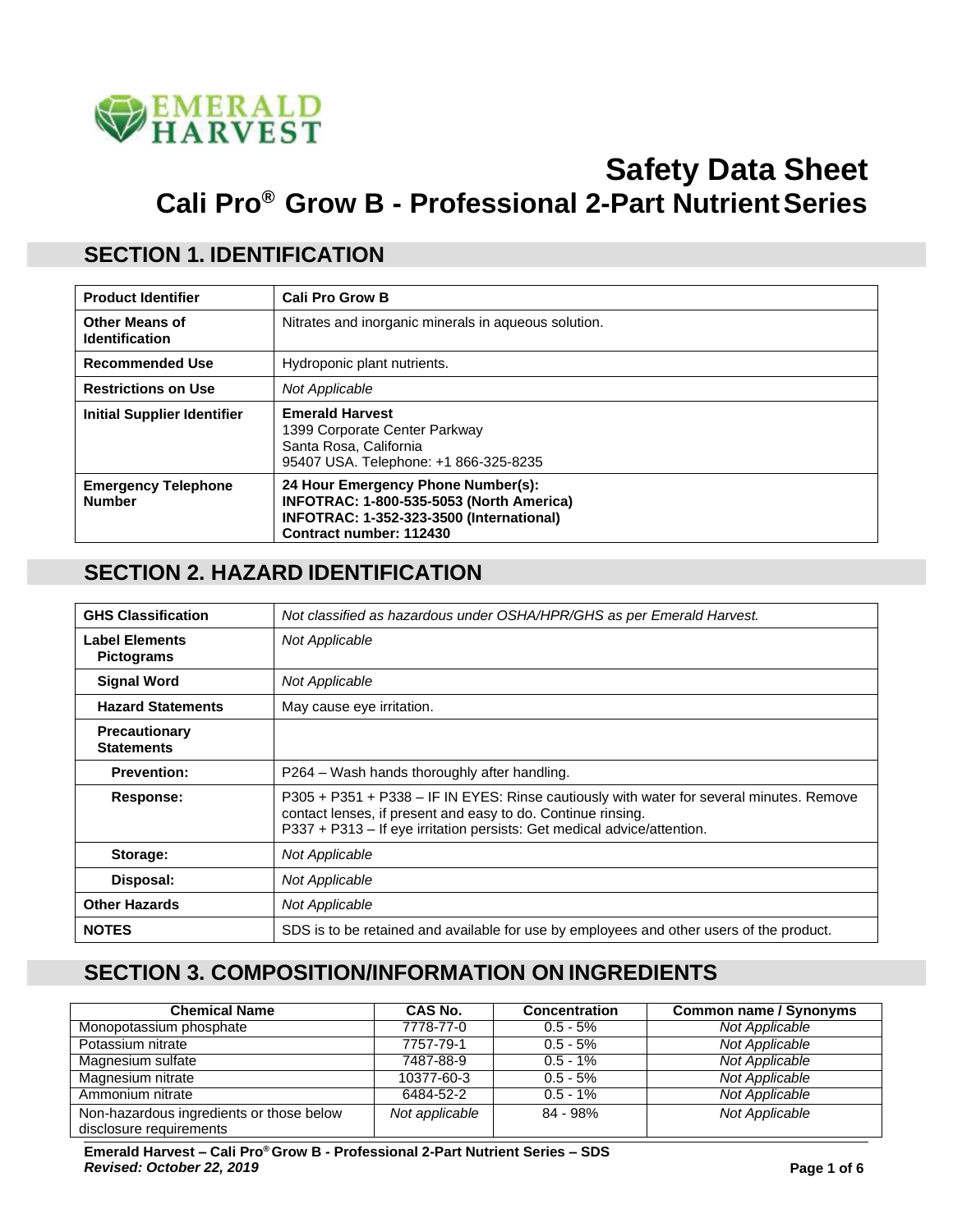#### **SECTION 4. FIRST-AID MEASURES**

| <b>Inhalation</b>                                                                 | If breathed in, move person into fresh air. If concerned, seek medical attention.                                                                                           |
|-----------------------------------------------------------------------------------|-----------------------------------------------------------------------------------------------------------------------------------------------------------------------------|
| <b>Skin Contact</b>                                                               | Rinse with plenty of water. If concerned, seek medical attention.                                                                                                           |
| <b>Eye Contact</b>                                                                | Rinse with plenty of water for at least 15 minutes. Remove contact lenses if easily possible. If<br>irritation persists, get medical attention.                             |
| Ingestion                                                                         | Do NOT induce vomiting. Never give anything by mouth to an unconscious person. Rinse mouth<br>with water. If large amounts are ingested, get medical attention immediately. |
| <b>Most Important</b><br><b>Symptoms and Effects,</b><br><b>Acute and Delayed</b> | Acute:<br>EYE CONTACT: May cause irritation, itching, redness, watering.<br>Chronic:<br><b>Not Applicable</b>                                                               |
| <b>Immediate Medical</b><br><b>Attention and Special</b><br><b>Treatment</b>      | Treat symptomatically.                                                                                                                                                      |

# **SECTION 5. FIRE-FIGHTING MEASURES**

| <b>Extinguishing Media</b>                                                                          |                                                                                                                      |
|-----------------------------------------------------------------------------------------------------|----------------------------------------------------------------------------------------------------------------------|
| <b>Suitable Extinguishing</b><br>Media                                                              | Not flammable, use extinguishing media appropriate for surrounding fire.                                             |
| Unsuitable<br><b>Extinguishing Media</b>                                                            | <b>Not Applicable</b>                                                                                                |
| <b>Flammability</b><br>classification (OSHA 29<br>CFR 1910.106)                                     | Not flammable.                                                                                                       |
| <b>Hazardous Combustion</b><br><b>Products</b>                                                      | Oxides of sulfur, phosphorus.                                                                                        |
| <b>Specific Hazards Arising</b><br>from the Product                                                 | Not applicable.                                                                                                      |
| <b>Special Protective</b><br><b>Equipment and</b><br><b>Precautions for</b><br><b>Fire-Fighters</b> | Firefighters should wear proper protective equipment and self-contained breathing apparatus with<br>full face piece. |

## **SECTION 6. ACCIDENTAL RELEASE MEASURES**

| <b>Personal Precautions,</b><br><b>Protective Equipment,</b><br>and Emergency<br><b>Procedures</b> | Implement spill control plan. All persons dealing with the clean-up should be trained and wear the<br>appropriate personal protective equipment. Do not touch spilled product. Ensure adequate<br>ventilation. Keep all other personnel upwind and away from the spill/release. Restrict access to<br>area until completion of clean-up. Refer to Section 8, EXPOSURE CONTROLS AND PERSONAL<br>PROTECTION, for additional information on acceptable personal protective equipment.                                                                                                            |
|----------------------------------------------------------------------------------------------------|-----------------------------------------------------------------------------------------------------------------------------------------------------------------------------------------------------------------------------------------------------------------------------------------------------------------------------------------------------------------------------------------------------------------------------------------------------------------------------------------------------------------------------------------------------------------------------------------------|
| <b>Methods for</b><br><b>Containment and</b><br><b>Cleaning Up</b>                                 | Ensure spilled product does not enter drains, sewers, waterways, or confined spaces. If<br>necessary, dike well ahead of the spill to prevent runoff into drains, sewers, or any natural<br>waterway or drinking supply. Ventilate area of release. Contain and absorb spilled liquid with<br>non-combustible, inert absorbent material (e.g. sand), then place absorbent material into an<br>appropriate container for later disposal (see Section 13). Contaminated absorbent material may<br>pose the same hazards as the spilled product. Notify the appropriate authorities as required. |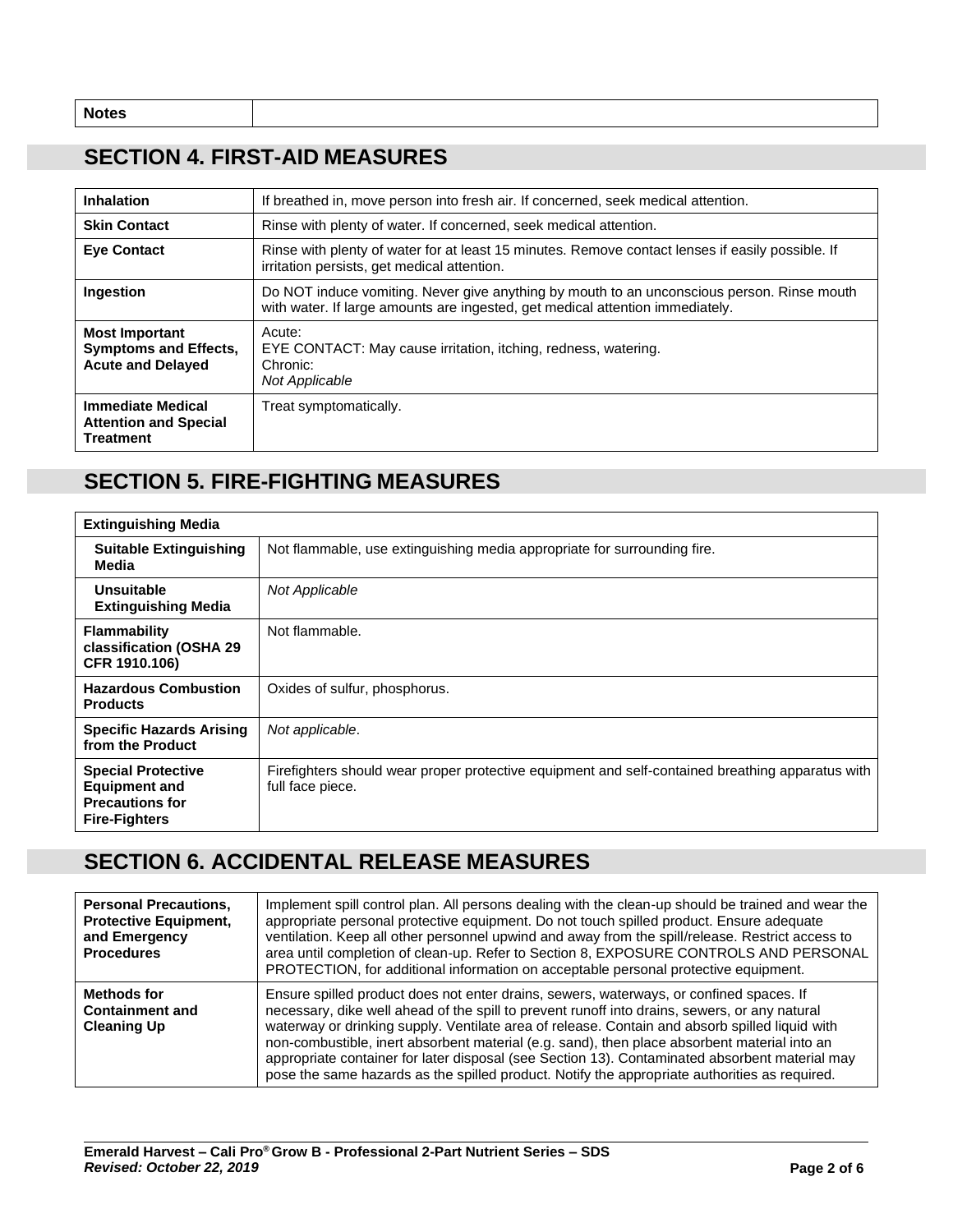#### **SECTION 7. HANDLING AND STORAGE**

| <b>Precautions for Safe</b><br><b>Handling</b> | Use with adequate ventilation. Wear suitable protective equipment during handling. Avoid<br>breathing mist or vapours. Avoid contact with skin, eyes and clothing. Wash thoroughly after<br>handling. Keep containers closed when not in use.                             |
|------------------------------------------------|---------------------------------------------------------------------------------------------------------------------------------------------------------------------------------------------------------------------------------------------------------------------------|
| <b>Conditions for Safe</b><br><b>Storage</b>   | Store in a cool, dry, well ventilated area, away from incompatibles. Inspect periodically for damage<br>or leaks. Storage area should be clearly identified, clear of obstruction and accessible only to<br>trained and authorized personnel. Keep in original container. |

#### **SECTION 8. EXPOSURE CONTROLS/PERSONAL PROTECTION**

#### **Control Parameters**

| <b>Chemical Name</b>     |                 | <b>ACGIH® TLV®</b> | <b>OSHA PEL</b> | <b>NIOSH REL</b> |
|--------------------------|-----------------|--------------------|-----------------|------------------|
| Monopotassium phosphate  | Not Established | Not Established    | Not Established | Not Established  |
| <b>Potassium nitrate</b> | Not Established | Not Established    | Not Established | Not Established  |
| <b>Magnesium sulfate</b> | Not Established | Not Established    | Not Established | Not Established  |
| <b>Magnesium nitrate</b> | Not Established | Not Established    | Not Established | Not Established  |
| <b>Ammonium Nitrate</b>  | Not Established | Not Established    | Not Established | Not Established  |

| <b>Notes</b>                                      | *Exposure limits may vary from time to time and from one jurisdiction to another. Check with local<br>regulatory agency for the exposure limits in your area. |  |
|---------------------------------------------------|---------------------------------------------------------------------------------------------------------------------------------------------------------------|--|
| <b>Appropriate Engineering</b><br><b>Controls</b> | Use general or local exhaust ventilation to maintain air concentrations below recommended<br>exposure limits.                                                 |  |
| <b>Individual Protection Measures</b>             |                                                                                                                                                               |  |
| <b>Eye/Face Protection</b>                        | Not normally required. Wear eye protection if usage may cause splashing. Wearing contact lenses<br>is not recommended.                                        |  |
| <b>Skin Protection</b>                            | Not required under normal conditions of use. Wash after use.                                                                                                  |  |
| <b>Respiratory Protection</b>                     | Not required under normal conditions of use. Do not breathe concentrated product.                                                                             |  |
| Other                                             | An eyewash station should be made available in the immediate working area.                                                                                    |  |

## **SECTION 9. PHYSICAL AND CHEMICAL PROPERTIES**

| Appearance                                               | Liquid                  | <b>Relative Density (water = 1)</b>                                 | 9.19 lb/gal at $68^{\circ}F$<br>(1.10 kg/L at 20°C) |
|----------------------------------------------------------|-------------------------|---------------------------------------------------------------------|-----------------------------------------------------|
| <b>Odour</b>                                             | Not Available           | <b>Solubility in Water</b>                                          | Soluble                                             |
| <b>Odour Threshold</b>                                   | Not Available           | <b>Solubility in Other Liquids</b>                                  | Not Available                                       |
| рH                                                       | $4.5 - 6.5$             | <b>Partition Coefficient,</b><br>n-Octanol / Water (Log Kow)        | Not Available                                       |
| <b>Melting Point and</b><br><b>Freezing Point</b>        | Not Available           | <b>Auto-ignition Temperature</b>                                    | Not Available                                       |
| <b>Initial Boiling Point and</b><br><b>Boiling Range</b> | Not Available           | <b>Decomposition</b><br>Temperature                                 | Not Available                                       |
| <b>Flash Point</b>                                       | None up to 100°C (PMCC) | <b>Viscosity</b>                                                    | Not Available                                       |
| <b>Evaporation Rate</b>                                  | Not Available           | Flammability (solid, gas)                                           | Not Applicable (Liquid)                             |
| <b>Vapour Density</b><br>(air = 1)                       | Not Available           | <b>Upper and Lower</b><br><b>Flammability or Explosive</b><br>Limit | Not Applicable                                      |
| <b>Vapour Pressure</b>                                   | Not Available           | <b>Sensitivity to Static/Impact</b>                                 | <b>Not Sensitive</b>                                |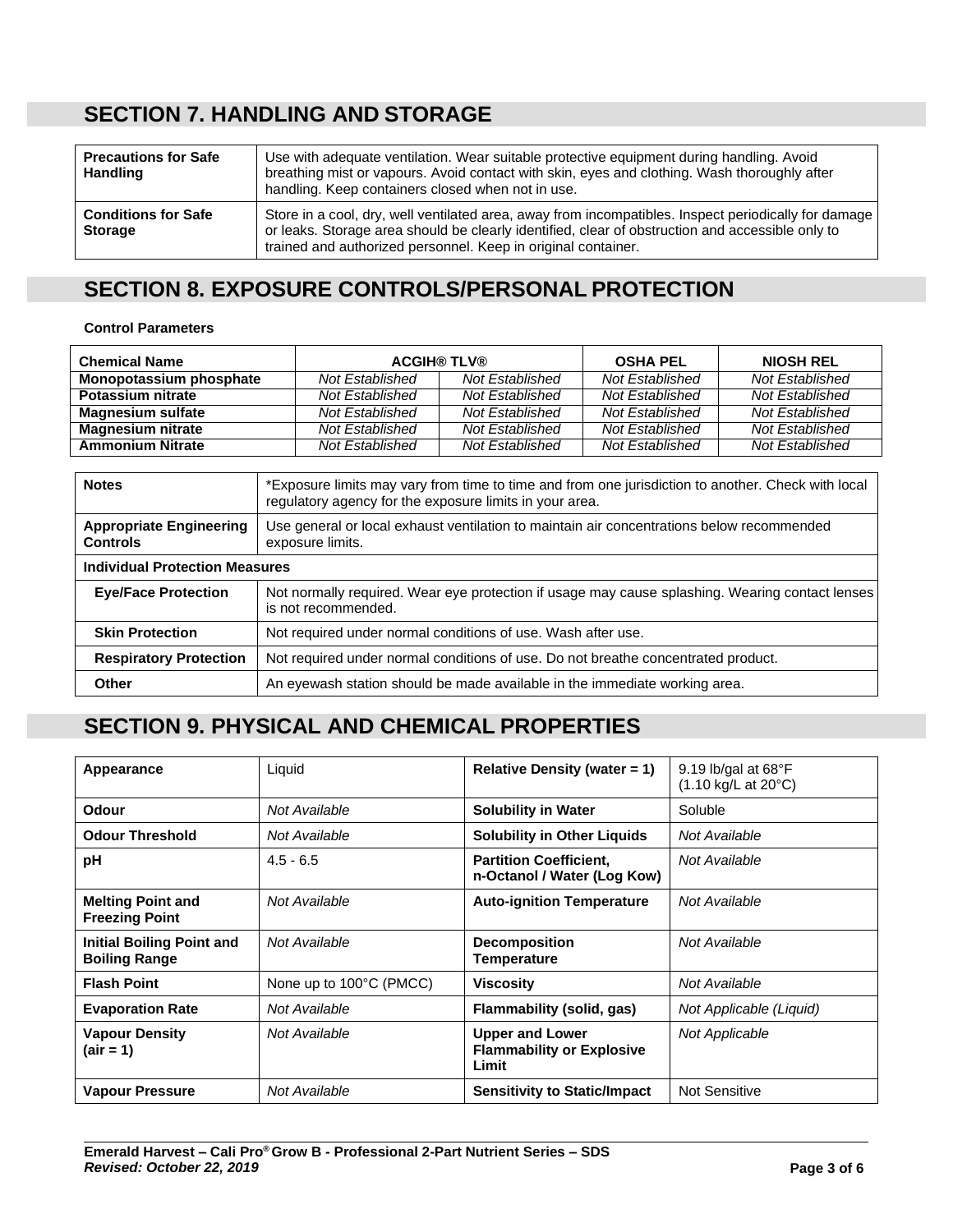# **SECTION 10. STABILITY AND REACTIVITY**

| <b>Reactivity</b>                                   | Not known or expected.                                                                                                                             |
|-----------------------------------------------------|----------------------------------------------------------------------------------------------------------------------------------------------------|
| <b>Chemical Stability</b>                           | Stable under normal conditions.                                                                                                                    |
| <b>Possibility of Hazardous</b><br><b>Reactions</b> | Will not occur.                                                                                                                                    |
| <b>Conditions to Avoid</b>                          | Avoid contact with incompatible materials. Keep away from combustible materials and ignition<br>sources. Drying on clothing or other combustibles. |
| <b>Incompatible Materials</b>                       | Oxidizing materials, acids, bases.                                                                                                                 |
| <b>Hazardous</b><br><b>Decomposition Products</b>   | On combustion, forms toxic fumes of sulfur and phosphorus oxides.                                                                                  |

#### **SECTION 11. TOXICOLOGICAL INFORMATION**

#### **Likely Routes of Exposure**

**Inhalation X Skin contact X Eye contact X Ingestion**

| <b>Acute Toxicity</b>                                                                |                                                                          |
|--------------------------------------------------------------------------------------|--------------------------------------------------------------------------|
| LC50 (inhalation)                                                                    | Not Established                                                          |
| LD50 (oral)                                                                          | Monopotassium phosphate - 4640 mg/kg (Rat)                               |
|                                                                                      | Potassium nitrate - 3750 mg/kg (Rat)                                     |
|                                                                                      | Magnesium sulfate - Not Established                                      |
|                                                                                      | Magnesium nitrate - Not Established                                      |
|                                                                                      | Ammonium nitrate - 2217 mg/kg (Rat)                                      |
| LD50 (dermal)                                                                        | Monopotassium phosphate - >4640 mg/kg (Rabbit)                           |
|                                                                                      | Magnesium sulfate - 1200 mg/kg (Rat, Subcutaneous)                       |
| <b>Notes</b>                                                                         | Not acutely toxic based on human or animal evidence.                     |
| <b>Skin Corrosion / Irritation</b>                                                   | Not Expected.                                                            |
| Serious Eye Damage /<br><b>Irritation</b>                                            | Redness. Pain. Tearing. Will be transient.                               |
| <b>Inhalation</b>                                                                    | Not Expected.                                                            |
| <b>Ingestion</b>                                                                     | Not Expected.                                                            |
| <b>STOT (Specific Target Organ</b><br><b>Toxicity) - Single Exposure</b>             | Not Expected.                                                            |
| <b>Aspiration Hazard</b>                                                             | Not reported.                                                            |
| <b>STOT (Specific Target Organ</b><br><b>Toxicity) - Repeated</b><br><b>Exposure</b> | Not Expected.                                                            |
| <b>Respiratory and/or Skin</b><br><b>Sensitization</b>                               | Not known to be a sensitizer.                                            |
| Carcinogenicity                                                                      | IARC reports inadequate evidence for classification as human carcinogen. |
| <b>Notes</b>                                                                         | Target Organs: Eyes.                                                     |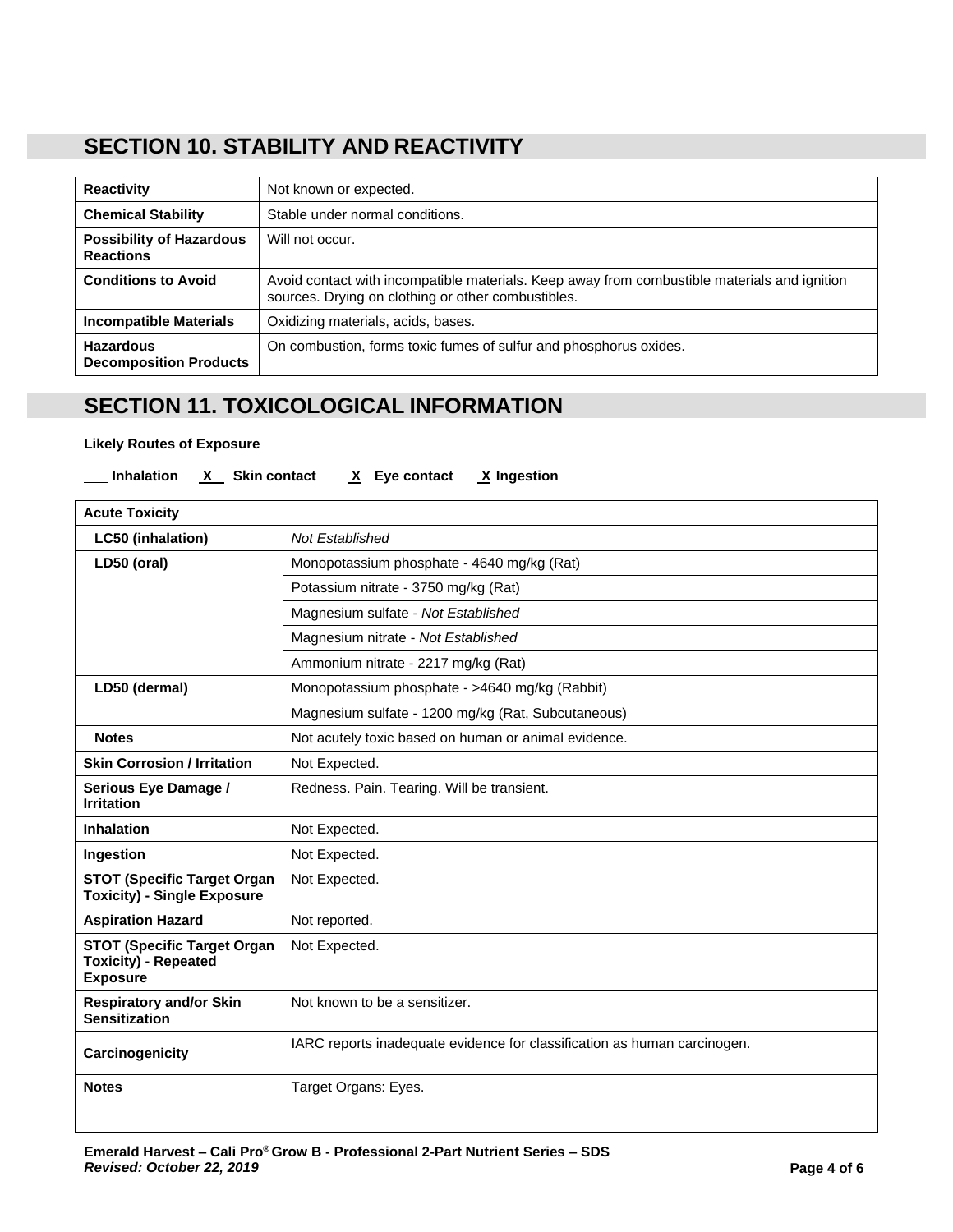| <b>Reproductive Toxicity</b>                   |                               |  |
|------------------------------------------------|-------------------------------|--|
| Development of Offspring                       | Not reported.                 |  |
| <b>Sexual Function and</b><br><b>Fertility</b> | Not reported.                 |  |
| <b>Effects on or via Lactation</b>             | Not reported.                 |  |
| <b>Germ Cell Mutagenicity</b>                  | Not expected to be a mutagen. |  |
| <b>Interactive Effects</b>                     | Not reported.                 |  |

# **SECTION 12. ECOLOGICAL INFORMATION**

| <b>Ecotoxicity</b>                             | Not expected to be toxic to the aquatic environment. |                |               |
|------------------------------------------------|------------------------------------------------------|----------------|---------------|
|                                                | Ingredient                                           | <b>Species</b> | $LC/EC_{50}$  |
|                                                | <b>Not Applicable</b>                                | Not Available  | Not Available |
| <b>Persistence and</b><br><b>Degradability</b> | Not expected.                                        |                |               |
| <b>Bioaccumulative Potential</b>               | Not expected to bioaccumulate.                       |                |               |
| <b>Mobility in Soil</b>                        | Not Available                                        |                |               |
| <b>Other Adverse Effects</b>                   | Not Available                                        |                |               |

## **SECTION 13. DISPOSAL CONSIDERATIONS**

| <b>Disposal Methods</b> | Canadian Environmental Protection Act: All ingredients are listed in the DSL.<br>Dispose of in accordance with all federal, provincial/state, and local regulations.<br>Consult with your local supplier for additional information.                                                                                                                                                        |
|-------------------------|---------------------------------------------------------------------------------------------------------------------------------------------------------------------------------------------------------------------------------------------------------------------------------------------------------------------------------------------------------------------------------------------|
| <b>RCRA</b>             | If this product, as supplied, becomes a waste in the United States, it may meet the criteria of a<br>hazardous waste as defined under RCRA, Title 40 CFR 261. It is the responsibility of the waste<br>generator to determine the proper waste identification and disposal method. For disposal of<br>unused or waste material, check with local, state and federal environmental agencies. |

# **SECTION 14. TRANSPORT INFORMATION**

| <b>Regulation</b>                          | UN No. | <b>Proper Shipping</b><br><b>Name</b> | <b>Technical Name (for</b><br>N.O.S. entry) | Transport<br>Hazard<br>Class(es) | Packing<br>Group |
|--------------------------------------------|--------|---------------------------------------|---------------------------------------------|----------------------------------|------------------|
| <b>Canadian TDG</b>                        |        |                                       |                                             |                                  |                  |
| <b>Regulations*</b>                        |        |                                       |                                             |                                  |                  |
| 49 CFR/DOT*                                |        |                                       |                                             |                                  |                  |
| <b>IATA Regulations*</b>                   |        |                                       |                                             |                                  |                  |
| <b>IMDG Code*</b>                          |        |                                       |                                             |                                  |                  |
|                                            | Note:  |                                       |                                             |                                  |                  |
| <b>Notes: *NOT REGULATED FOR TRANSPORT</b> |        |                                       |                                             |                                  |                  |